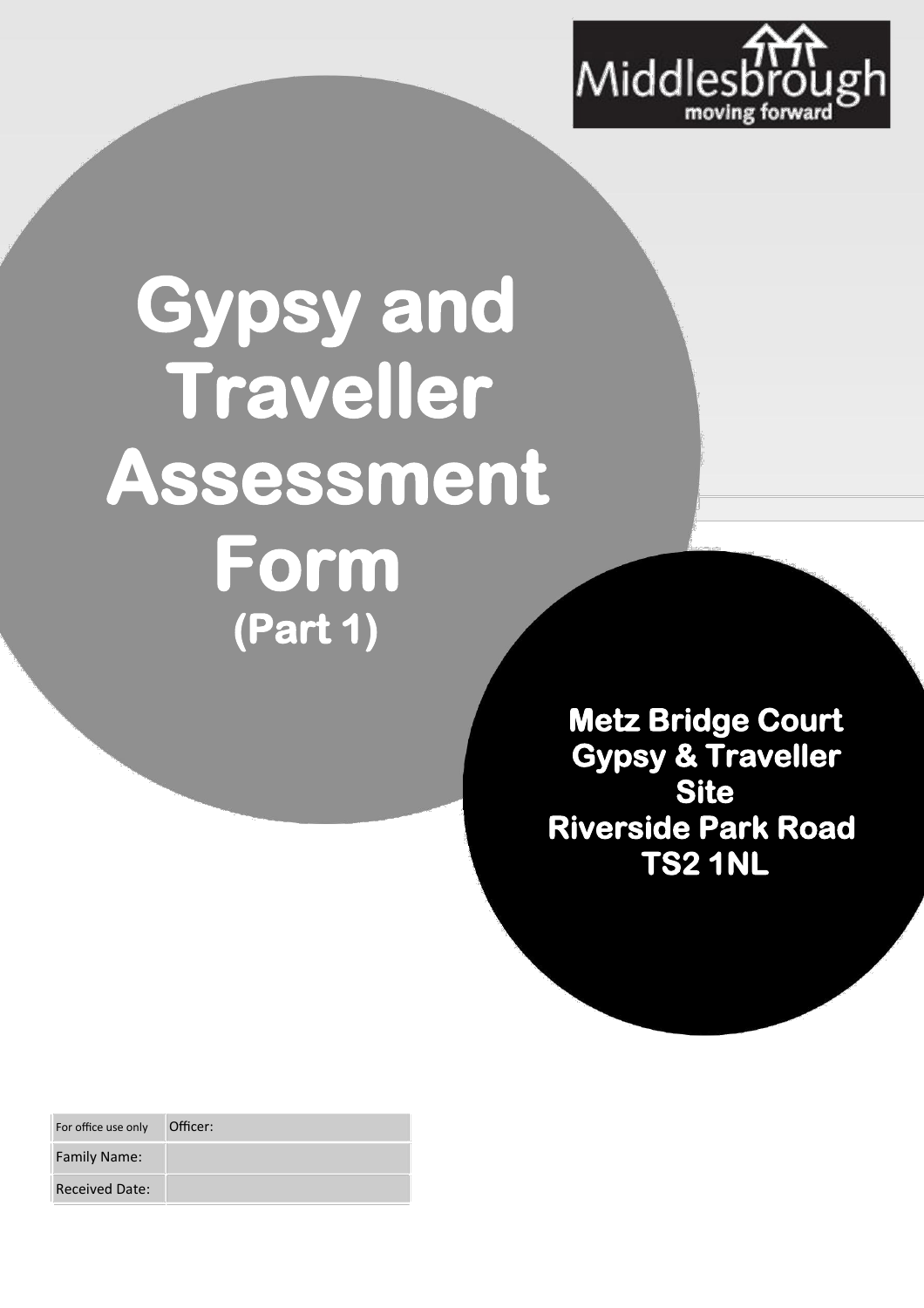| Title:                                                 | Mr | <b>Mrs</b> | <b>Miss</b> | Ms        | Other: |
|--------------------------------------------------------|----|------------|-------------|-----------|--------|
| Full Name:                                             |    |            |             |           |        |
| Have you known by another<br>name? If so please state: |    |            |             |           |        |
| Date of birth:                                         |    |            |             |           |        |
| National Insurance number:                             |    |            |             |           |        |
| Address:                                               |    |            |             |           |        |
|                                                        |    |            |             |           |        |
|                                                        |    |            | Postcode:   |           |        |
| Temporary address (if applicable):                     |    |            |             |           |        |
|                                                        |    |            |             |           |        |
|                                                        |    |            |             |           |        |
|                                                        |    |            | Postcode:   |           |        |
| Daytime telephone no:                                  |    |            |             |           |        |
| Evening telephone no:                                  |    |            |             |           |        |
| Mobile telephone no:                                   |    |            |             |           |        |
| Email address:                                         |    |            |             |           |        |
|                                                        |    |            |             |           |        |
| PERSONAL DETAILS OF SPOUSE/PARTNER                     |    |            |             |           |        |
| Title:                                                 | Mr | <b>Mrs</b> | <b>Miss</b> | <b>Ms</b> | Other: |
| Full Name:                                             |    |            |             |           |        |
| Have you known by another                              |    |            |             |           |        |
|                                                        |    |            |             |           |        |
| name? If so please state:<br>Date of birth:            |    |            |             |           |        |
| National Insurance number:                             |    |            |             |           |        |
| Address:                                               |    |            |             |           |        |
|                                                        |    |            |             |           |        |
|                                                        |    |            |             |           |        |
|                                                        |    |            | Postcode:   |           |        |
| Temporary address (if applicable):                     |    |            |             |           |        |
|                                                        |    |            |             |           |        |
|                                                        |    |            |             |           |        |
|                                                        |    |            | Postcode:   |           |        |
| Daytime telephone no:                                  |    |            |             |           |        |
| Evening telephone no:<br>Mobile telephone no:          |    |            |             |           |        |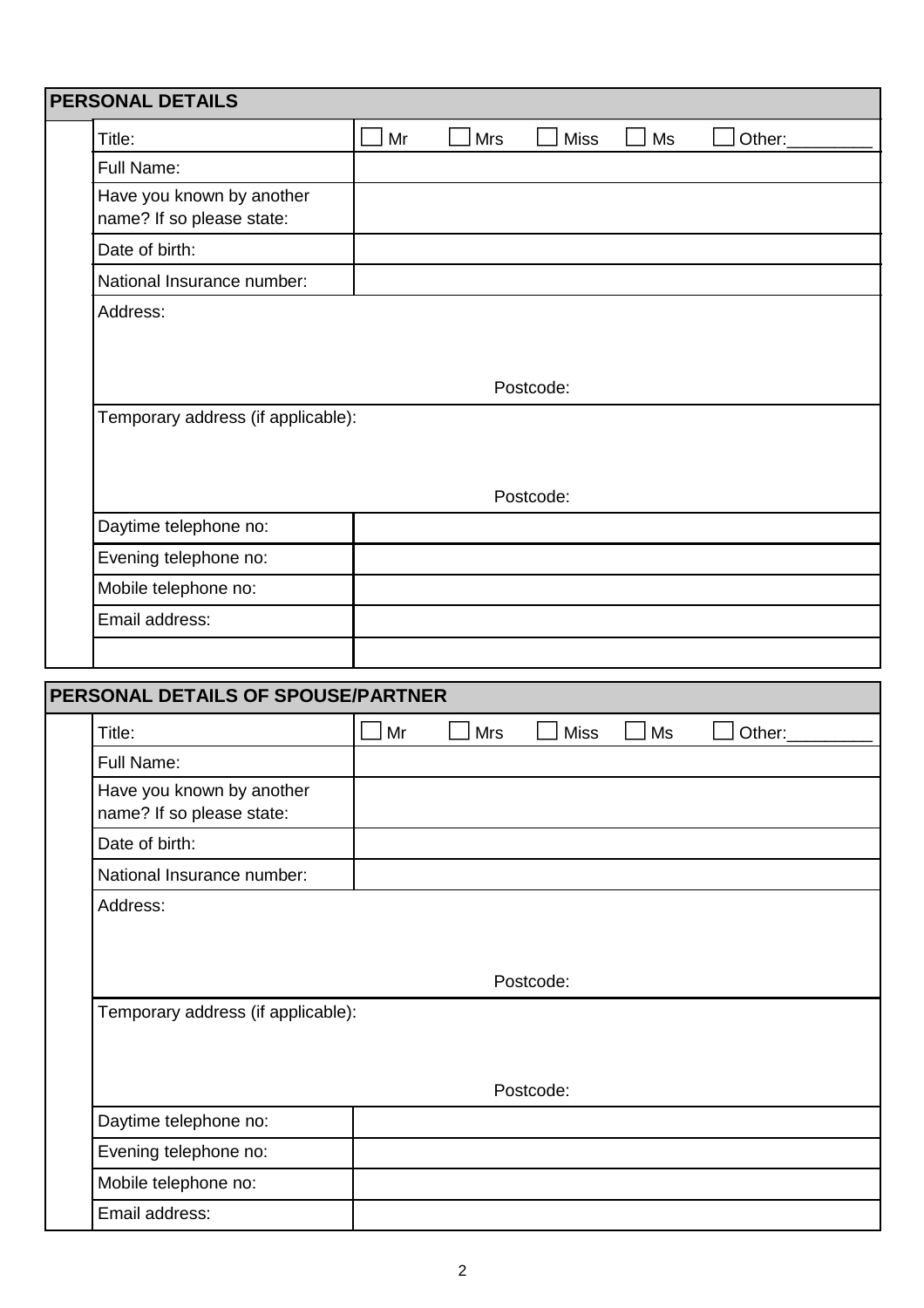|        |                                     | FAMILY DETAILS (please provide details of people who normally reside with you)                                   |                |            |                      |
|--------|-------------------------------------|------------------------------------------------------------------------------------------------------------------|----------------|------------|----------------------|
| Title: | <b>First Name:</b>                  | Family Name:                                                                                                     | Date of Birth: | NI number: | Relationship to you: |
|        |                                     |                                                                                                                  |                |            |                      |
|        |                                     |                                                                                                                  |                |            |                      |
|        |                                     |                                                                                                                  |                |            |                      |
|        |                                     |                                                                                                                  |                |            |                      |
|        |                                     |                                                                                                                  |                |            |                      |
|        |                                     |                                                                                                                  |                |            |                      |
|        |                                     |                                                                                                                  |                |            |                      |
|        |                                     |                                                                                                                  |                |            |                      |
|        |                                     |                                                                                                                  |                |            |                      |
|        |                                     |                                                                                                                  |                |            |                      |
|        |                                     | Is any member of your household pregnant?                                                                        |                |            | Yes<br><b>No</b>     |
|        | If yes, please state who:           |                                                                                                                  |                |            |                      |
|        | What is the expected date of birth: |                                                                                                                  |                |            |                      |
|        | Do you have any pets?               |                                                                                                                  |                |            | Yes<br><b>No</b>     |
|        |                                     | If yes, please tell us the type of pet/s and how many:                                                           |                |            |                      |
|        |                                     | Do you have any livestock (horses)?                                                                              |                |            | Yes<br><b>No</b>     |
|        |                                     | Please be aware that livestock is prohibited from being kept on an occupants pitch                               |                |            |                      |
|        | to anti social behaviour?           | Have you or anyone moving with you ever had any action taken against you due                                     |                |            | No<br>Yes            |
|        |                                     | If yes, please tell us who and the reason for this including the date and type of action taken:                  |                |            |                      |
|        |                                     |                                                                                                                  |                |            |                      |
|        |                                     | Do you or anyone moving with you have any outstanding criminal charges or has $\Box \forall$ es $\Box \forall$ o |                |            |                      |
|        |                                     | any previous police action been taken?                                                                           |                |            |                      |
|        |                                     | If yes, please tell us who and the reason for this including the date and type of action taken:                  |                |            |                      |
|        |                                     |                                                                                                                  |                |            |                      |
|        |                                     | Have you or anyone moving with you ever been convicted or a criminal offence?                                    |                |            | Yes  <br><b>No</b>   |
|        |                                     | If yes, please tell us who and the reason for this including the date of conviction:                             |                |            |                      |
|        |                                     |                                                                                                                  |                |            |                      |
|        |                                     |                                                                                                                  |                |            |                      |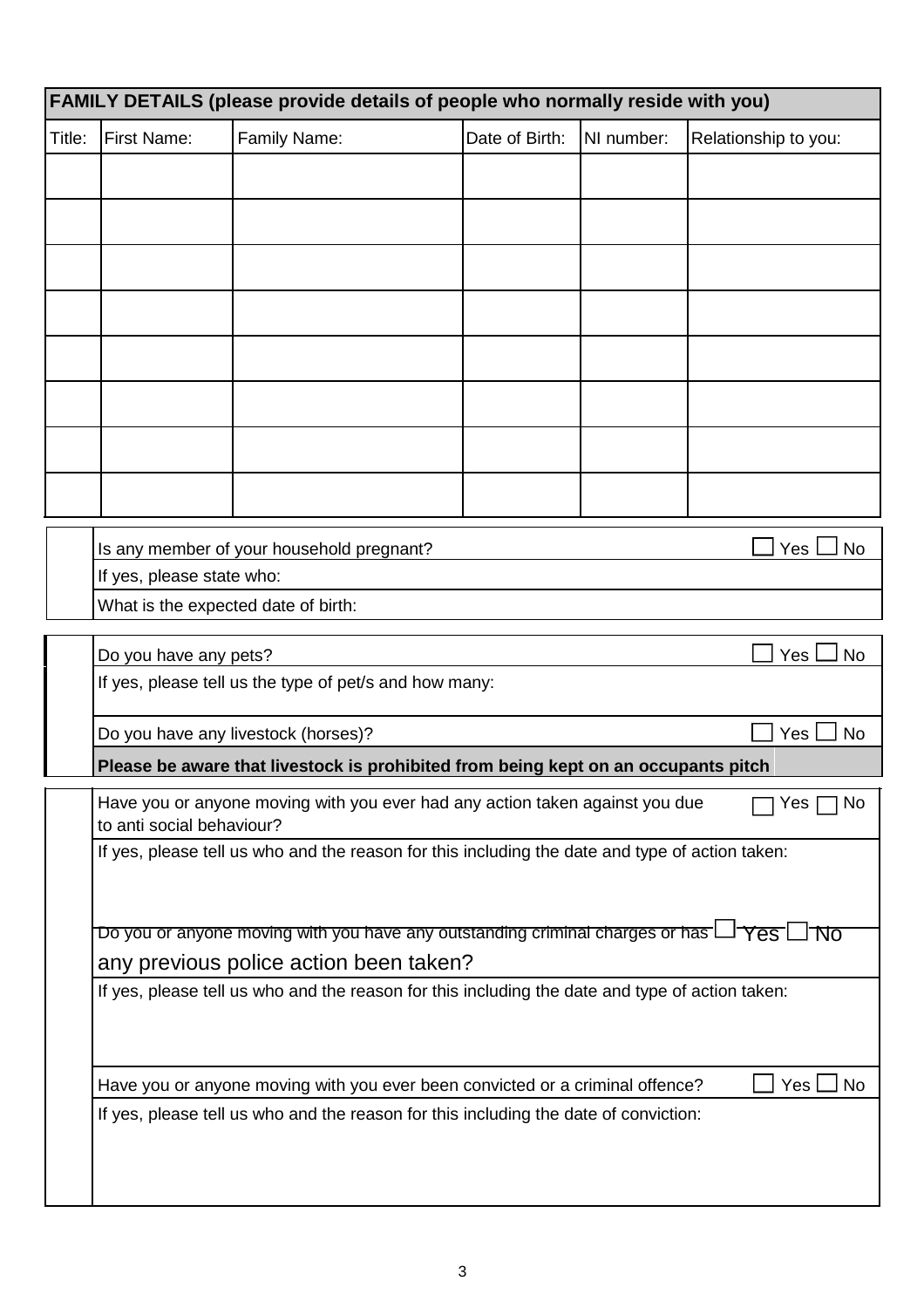|          | YOUR CURRENT ACCOMMODATION                                                                |         |                          |                                                                                          |         |                                                   |  |                     |           |
|----------|-------------------------------------------------------------------------------------------|---------|--------------------------|------------------------------------------------------------------------------------------|---------|---------------------------------------------------|--|---------------------|-----------|
|          | How long have you lived in your current accommodation?                                    |         |                          |                                                                                          |         |                                                   |  |                     |           |
|          | Date from:<br>Date to:                                                                    |         |                          |                                                                                          |         |                                                   |  |                     |           |
|          | What type of accommodation do you live in?                                                |         |                          |                                                                                          |         |                                                   |  |                     |           |
|          | House                                                                                     |         | Bungalow                 |                                                                                          | Caravan |                                                   |  | Hospital            |           |
|          | Flat                                                                                      |         | Maisonette               |                                                                                          |         | <b>Armed Forces</b>                               |  | Prison              |           |
|          | Bedsit/Studio                                                                             |         | Hostel/B&B               |                                                                                          |         | Other: (Please state)                             |  |                     |           |
|          | What type of tenure do you have?                                                          |         |                          |                                                                                          |         |                                                   |  |                     |           |
|          | Owner/Leaseholder                                                                         |         | Private tenant           |                                                                                          |         | Licence/B&B                                       |  | Tied                |           |
|          | Housing association                                                                       |         | Name of association:     |                                                                                          |         |                                                   |  |                     |           |
|          |                                                                                           |         |                          |                                                                                          |         |                                                   |  |                     |           |
|          | Council tenant                                                                            |         | Name of local authority: |                                                                                          |         |                                                   |  |                     |           |
|          | Living with family                                                                        |         |                          |                                                                                          |         | Please state who and provide contact details:     |  |                     |           |
|          |                                                                                           |         |                          |                                                                                          |         |                                                   |  | Yes                 | <b>No</b> |
|          | Have you been asked to leave your current accommodation?<br>If yes, by what date?:        |         |                          |                                                                                          |         |                                                   |  |                     |           |
|          | Has the landlord applied for a court order?:                                              |         |                          |                                                                                          |         |                                                   |  | Yes                 | <b>No</b> |
|          | PREVIOUS ADDRESSES - please list all addresses you have lived at over the last five years |         |                          |                                                                                          |         |                                                   |  |                     |           |
| Address: |                                                                                           | Type of |                          | Dates you lived<br>accommodation: at this address<br>(from DD/MM/YYY to DD/MM/<br>YYYY): |         | Landlords name,<br>address and contact<br>number: |  | Reason for leaving: |           |
|          |                                                                                           |         |                          |                                                                                          |         |                                                   |  |                     |           |
|          |                                                                                           |         |                          |                                                                                          |         |                                                   |  |                     |           |
|          |                                                                                           |         |                          |                                                                                          |         |                                                   |  |                     |           |
|          |                                                                                           |         |                          |                                                                                          |         |                                                   |  |                     |           |
|          |                                                                                           |         |                          |                                                                                          |         |                                                   |  |                     |           |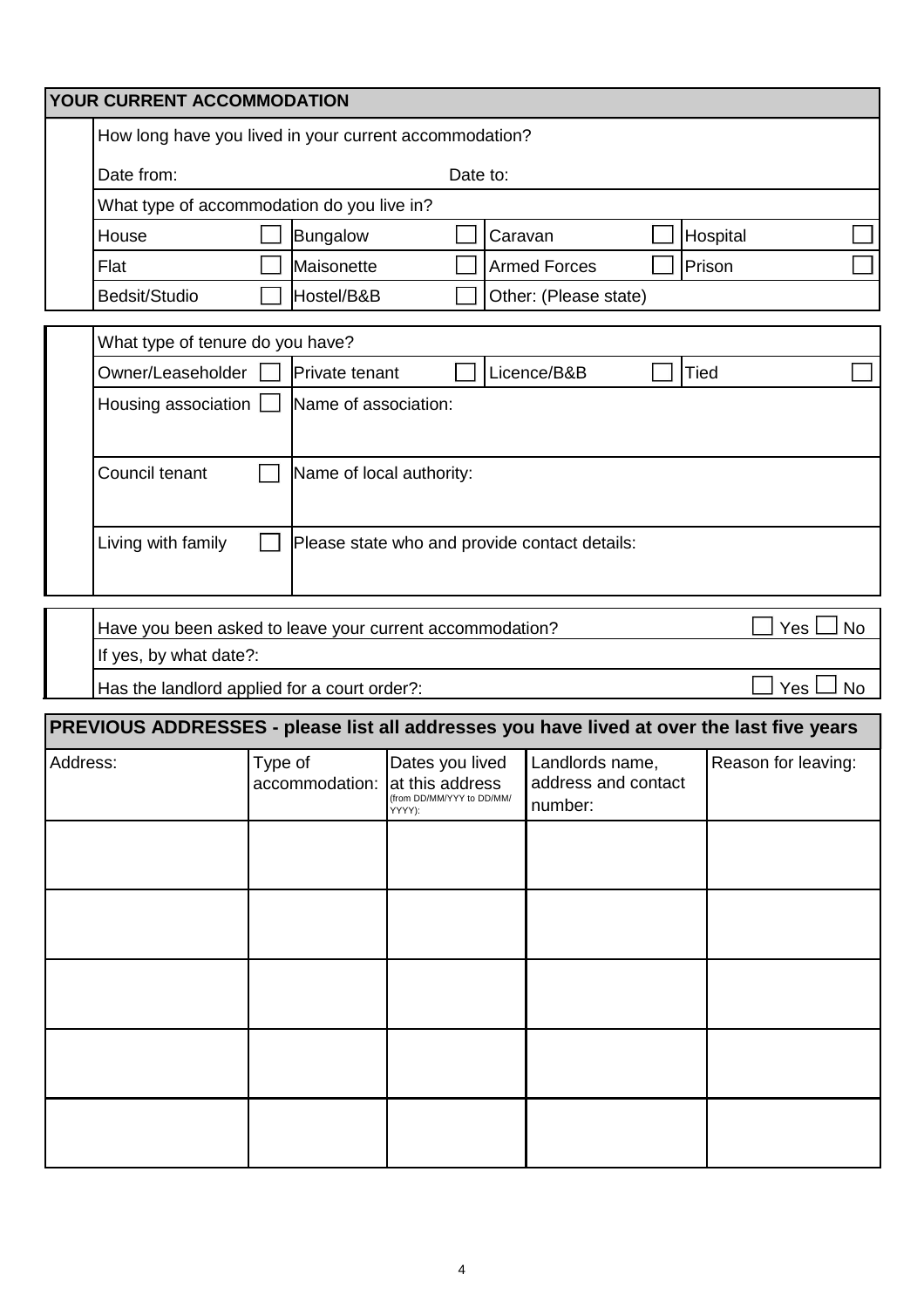## **PARTNER/SPOUSE PREVIOUS ADDRESSES - please list all addresses you have lived at over the last five years**

| Address: | Type of<br>accommodation: | Dates you lived<br>at this address<br>(from DD/MM/YYY to DD/MM/<br>YYYY): | Landlords name,<br>address and contact<br>number: | Reason for leaving: |
|----------|---------------------------|---------------------------------------------------------------------------|---------------------------------------------------|---------------------|
|          |                           |                                                                           |                                                   |                     |
|          |                           |                                                                           |                                                   |                     |
|          |                           |                                                                           |                                                   |                     |
|          |                           |                                                                           |                                                   |                     |
|          |                           |                                                                           |                                                   |                     |

| Your previous homes:                                                                                                                                   |                |           |                |    |
|--------------------------------------------------------------------------------------------------------------------------------------------------------|----------------|-----------|----------------|----|
|                                                                                                                                                        | Main applicant |           | Spouse/Partner |    |
|                                                                                                                                                        | <b>Yes</b>     | <b>No</b> | <b>Yes</b>     | No |
| Are there any rent arrears, rechargeable repairs or<br>other housing related debts owed from your current<br>or previous homes in the last five years? |                |           |                |    |
| Have you had a property repossessed in the last 5<br>years because you were not able to meet mortgage<br>payments?                                     |                |           |                |    |
| Do you have any current mortgage arrears?                                                                                                              |                |           |                |    |
| Have you been evicted from a tenancy?                                                                                                                  |                |           |                |    |
| Have you ever been made bankrupt?                                                                                                                      |                |           |                |    |
| If you have answered yes to any of the questions above, please provide details:                                                                        |                |           |                |    |

| <b>EARNINGS</b> |                |                                                      |  |
|-----------------|----------------|------------------------------------------------------|--|
|                 | Employers name | Employers address \$elf employed Weekly hours worked |  |
| Main applicant  |                |                                                      |  |
| Spouse/Partner  |                |                                                      |  |
| None dependents |                |                                                      |  |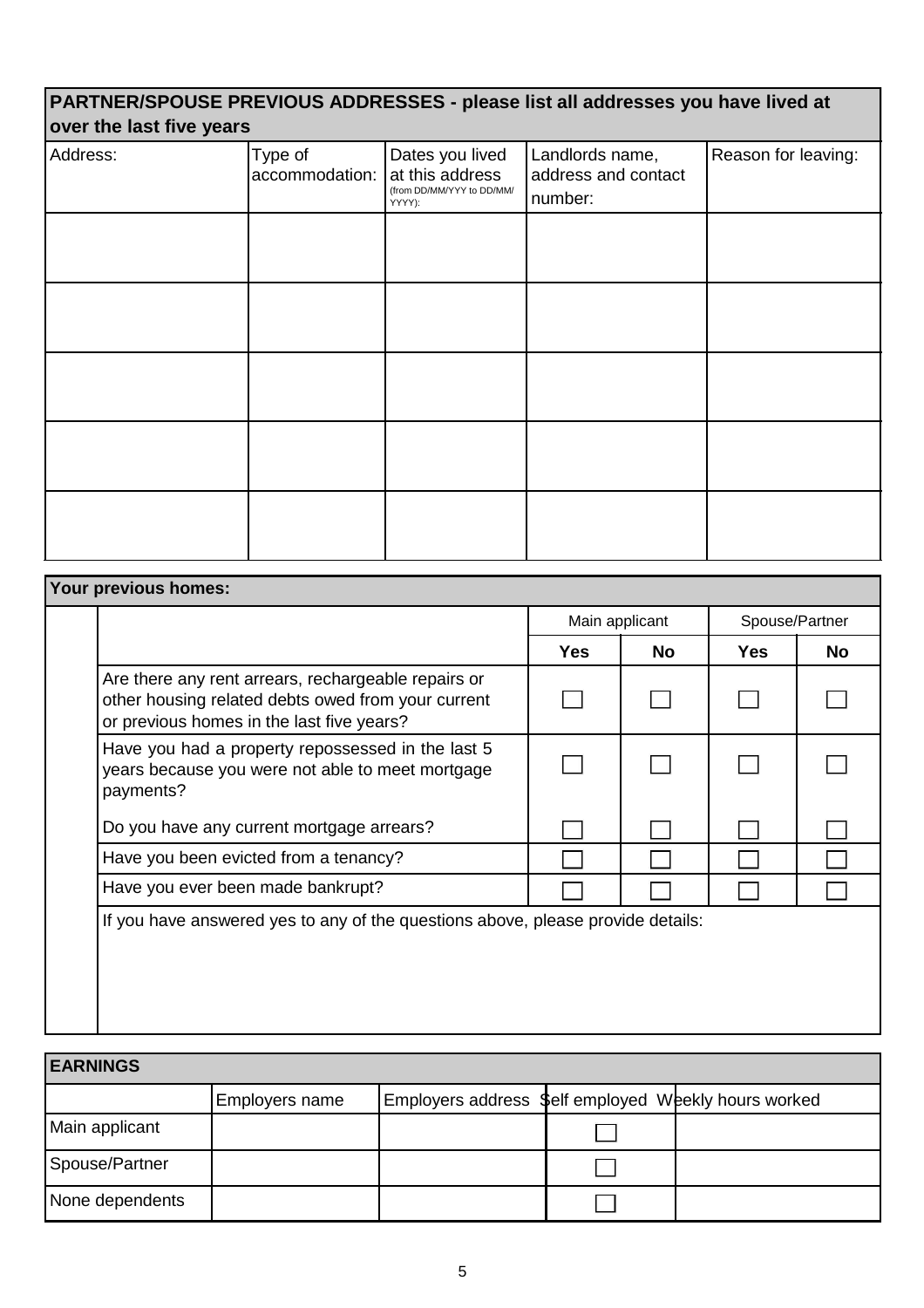| OTHER INCOME (You will need to provide proof of income/benefits): |           |          |                  |                     |  |  |
|-------------------------------------------------------------------|-----------|----------|------------------|---------------------|--|--|
| Please state the amount that you receive of:                      | Applicant | Partner/ | How often do you |                     |  |  |
|                                                                   |           | spouse   |                  | receive this amount |  |  |
|                                                                   | £<br>p    | £<br>p   | Weekly           | Monthly             |  |  |
| <b>Wages</b>                                                      |           |          |                  |                     |  |  |
| Salary (take home pay)                                            |           |          |                  |                     |  |  |
| Self employed earnings                                            |           |          |                  |                     |  |  |
| <b>Pensions</b>                                                   |           |          |                  |                     |  |  |
| Occupational/private/personal pension                             |           |          |                  |                     |  |  |
| State retirement pension                                          |           |          |                  |                     |  |  |
| Guarantee/savings pension credit                                  |           |          |                  |                     |  |  |
| War disablement pension                                           |           |          |                  |                     |  |  |
| <b>Benefits</b>                                                   |           |          |                  |                     |  |  |
| Child benefit                                                     |           |          |                  |                     |  |  |
| Child tax credit                                                  |           |          |                  |                     |  |  |
| Working tax credit                                                |           |          |                  |                     |  |  |
| Income support                                                    |           |          |                  |                     |  |  |
| Maternity/paternity pay                                           |           |          |                  |                     |  |  |
| Adoption/custody allowance                                        |           |          |                  |                     |  |  |
| Payments for foster children                                      |           |          |                  |                     |  |  |
| Employment and support allowance                                  |           |          |                  |                     |  |  |
| Incapacity benefit                                                |           |          |                  |                     |  |  |
| Severe disablement benefit                                        |           |          |                  |                     |  |  |
| Statutory sick pay                                                |           |          |                  |                     |  |  |
| Disability living allowance                                       |           |          |                  |                     |  |  |
| Attendance allowance                                              |           |          |                  |                     |  |  |
| Industrial injuries disablement benefit                           |           |          |                  |                     |  |  |
| Carer's allowance                                                 |           |          |                  |                     |  |  |
| Job seekers allowance                                             |           |          |                  |                     |  |  |
| Widowed allowance/payments                                        |           |          |                  |                     |  |  |
| <b>Bereavement benefit</b>                                        |           |          |                  |                     |  |  |
| <b>Other income</b>                                               |           |          |                  |                     |  |  |
| Personal injury payments                                          |           |          |                  |                     |  |  |
| Student grant/loan                                                |           |          |                  |                     |  |  |
| Educational maintenance allowance                                 |           |          |                  |                     |  |  |
| Maintenance payments received                                     |           |          |                  |                     |  |  |
| Any other income (please specify)                                 |           |          |                  |                     |  |  |
| <b>TOTAL INCOME</b>                                               |           |          |                  |                     |  |  |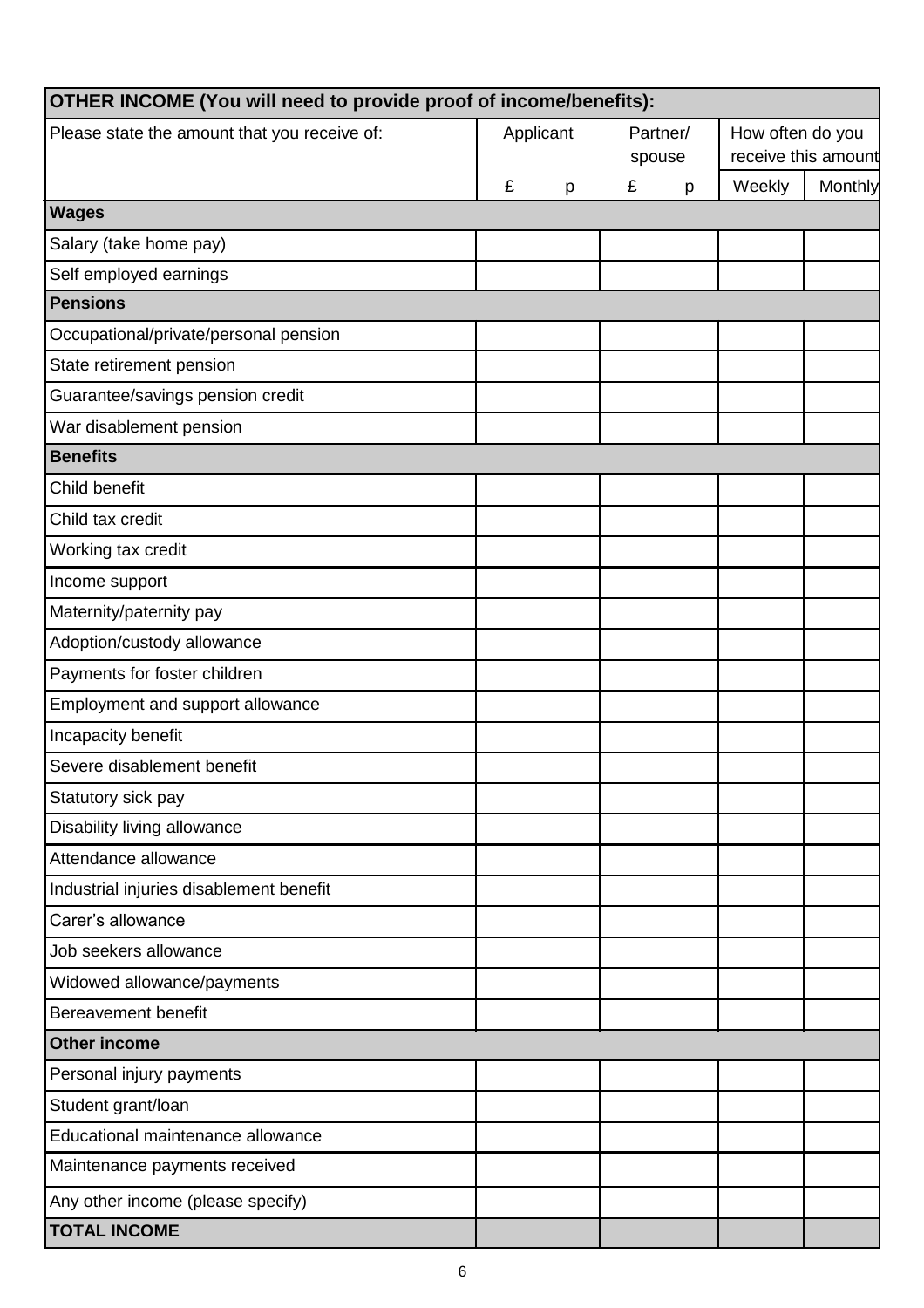**Please use the space below to provide any further information you think we need to know:**